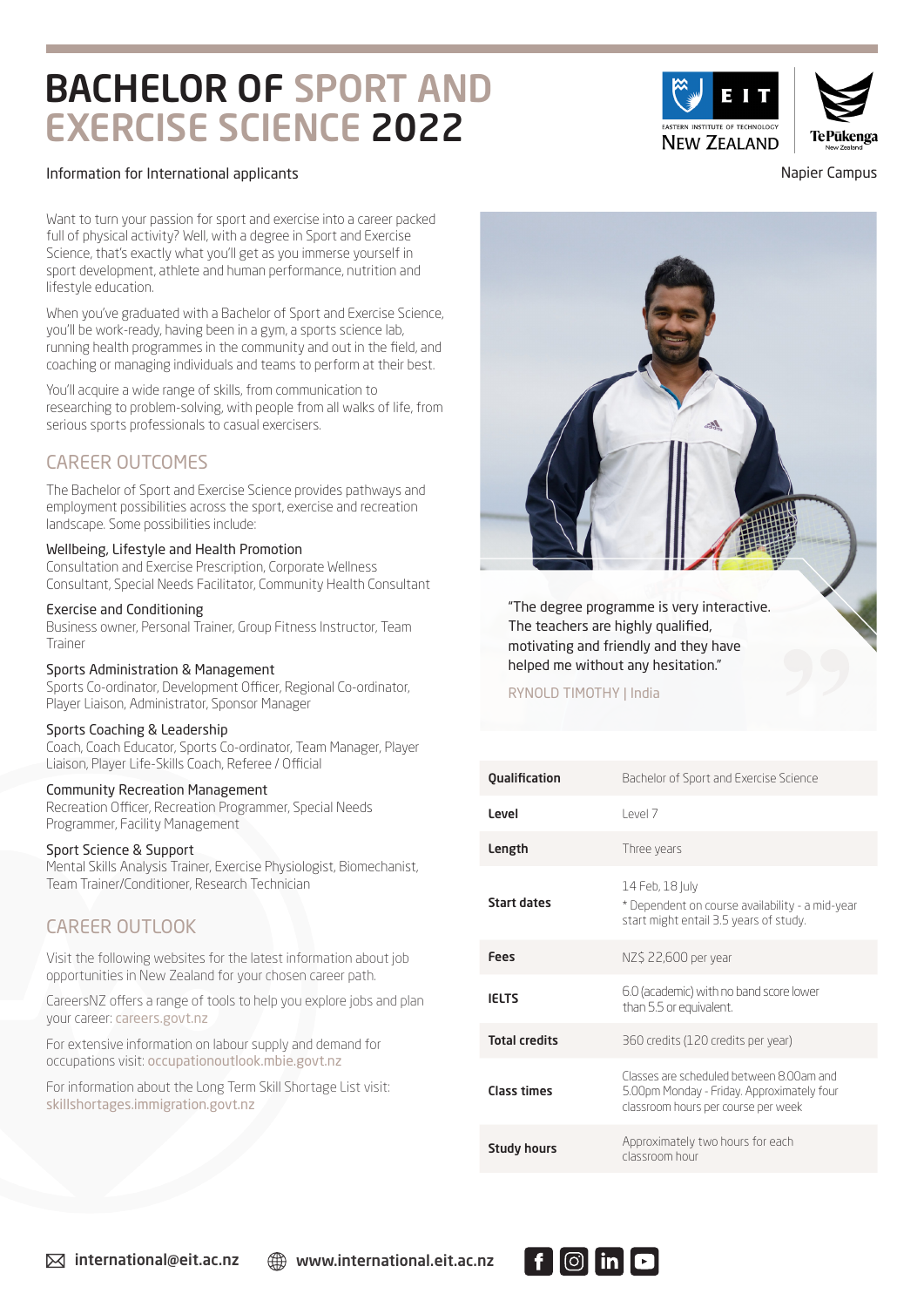## WHAT YOU WILL LEARN

The BSES programme is a full-time, three year programme that offers stimulating degree studies, enabling you to become a highly regarded industry professional within the sport, health and exercise science sectors.

The programme enables graduates to enter employment in the sport, exercise and recreation industry with a sound knowledge of:

- Anatomy and physiology
- Exercise and sport science
- Nutrition and health
- Sport coaching and psychology
- Industry projects
- Research and professional practice skills

This programme is designed to develop:

- Technical skills related to sport and exercise science
- Communication skills necessary for negotiation, coaching, scientific and management level presentations
- Research skills, critical thinking and problem solving skills necessary to evaluate new information, concepts and evidence from a range of sources
- Professional skills which meet the needs of industry and society/ communities, and that will enable you to continue to consolidate, apply and extend your knowledge

You are welcome to make an appointment to discuss your study options with our staff and to view our facilities.

# **FACILITIES**

Practical studies take place in the Pettigrew Green Arena and the EIT Institute of Sport and Health. These facilities include a practical teaching space, an exercise science laboratory, a theatre for lectures and presentations for up to 80 people, changing rooms, consulting rooms, office and administration area and a massage room. Students complement their studies with access to the EIT Sport Science laboratory for advanced testing.

Included in the enrolment for the Bachelor of Sport and Exercise Science is a user agreement to the Pettigrew Green Arena gym facilities. Further details will be provided on acceptance into the programme.

## ENTRY CRITERIA

## ACADEMIC ENTRY REQUIREMENTS

Applicants must meet degree standard entry requirements. Approved bridging/foundation programmes include: the NZ Diploma in Sport, Recreation and Exercise, and the NZ Diploma in Wellness and Relaxation Massage.

## ENGLISH LANGUAGE ENTRY REQUIREMENTS

PTE (Academic) score of 50 with no band score lower than 42 or IELTS (Academic) score of 6.0 with no band score lower than 5.5 (or equivalent ) achieved within the last 2 years.



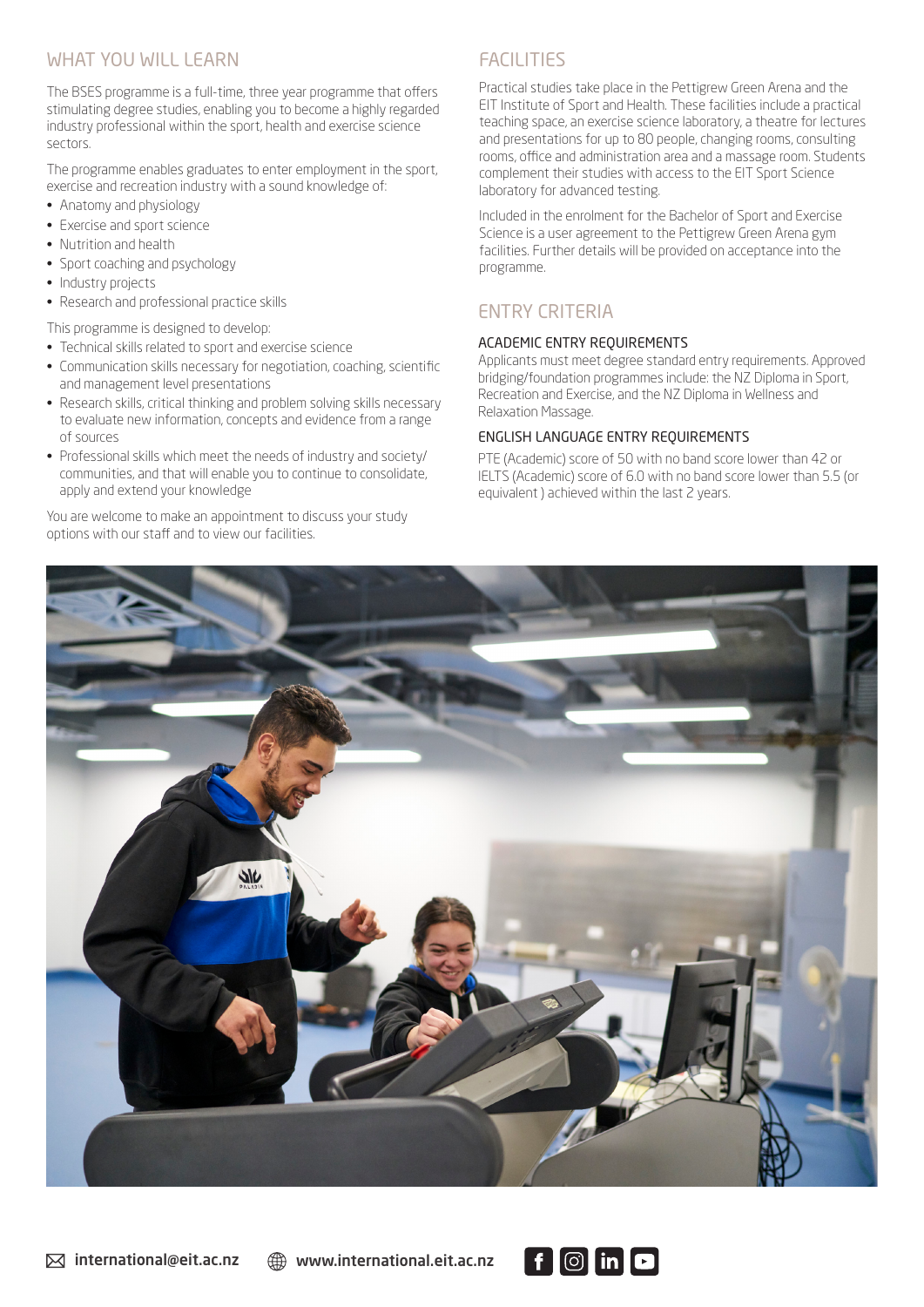## COURSE DESCRIPTIONS

The BSES is a 360 credit degree programme consisting of 14 compulsory courses and 30 credits of optional or elective courses. An elective course can be any at Level 5, 6 or 7 for which you have the necessary prerequisites.

P= Pre-requisite – courses which must be studied before

C= Co-requisite – courses which can be studied before or at the same time

| <b>YEAR ONE</b><br><b>Compulsory</b><br><b>Courses</b> | <b>BRIEF DESCRIPTION</b>                                                                                                                                                                                                                                 | <b>CREDITS</b> | <b>LEVEL</b> | <b>SEMESTER</b> |
|--------------------------------------------------------|----------------------------------------------------------------------------------------------------------------------------------------------------------------------------------------------------------------------------------------------------------|----------------|--------------|-----------------|
| <b>BSES5.001</b>                                       | <b>Health, Activity and Nutrition</b><br>The aim of this course is to equip students with knowledge and skills relating to health, activity<br>and nutrition in the context to individuals, groups and communities.                                      | 15             | 5            | $\mathbf{1}$    |
| <b>BSES5.002</b>                                       | <b>Exercise Science</b><br>The aim of this course is to equip students with the knowledge and practical skills required to<br>design and deliver exercise programmes to enhance clients' performance.                                                    | 15             | 5            | $\mathbf{1}$    |
| <b>BSES5.003</b>                                       | Te Tū Rangatira - Professional Project<br>The aim of this course is to provide students the opportunity to develop professional skills and<br>knowledge to an industry standard through participation in a project.                                      | 15             | 5            | $\mathbf{1}$    |
| <b>BSES5.004</b>                                       | <b>Coaching and Leading</b><br>The aim of this course is to develop skills and knowledge to effectively plan and lead sport and<br>recreation projects for individuals, groups and communities.                                                          | 30             | 5            | $\mathsf{z}$    |
| <b>BSES5.005</b>                                       | <b>Sport and Recreation Management</b><br>The aim of this course is to equip students with knowledge and understanding of management<br>within sport and recreation.                                                                                     | 15             | 5            | $\overline{2}$  |
| <b>BSES5.006</b>                                       | <b>Te Aranga Ake - Community Project</b><br>The aim of this course is for students to plan a community project, provide leadership within it<br>and to evaluate its effectiveness.                                                                       | 15             | 5            | $\overline{2}$  |
| <b>YEAR TWO</b><br><b>Compulsory</b><br><b>Courses</b> | <b>BRIEF DESCRIPTION</b>                                                                                                                                                                                                                                 | <b>CREDITS</b> | <b>LEVEL</b> | <b>SEMESTER</b> |
| <b>BSES6.001</b>                                       | <b>Health Choices</b><br>The aim of this course is to enable students to develop a thorough understanding of current<br>issues, cultural values and beliefs and their influences on health, sport and exercise choices.                                  | 30             | 6            | 1               |
| <b>BSES6.002</b>                                       | <b>Health Promotion</b><br>The aim of this course is for students to develop a thorough understanding of global health<br>issues, measures and interventions.                                                                                            | 15             | 6            | $\mathbf{1}$    |
| <b>BSES6.003</b>                                       | Te Tau o Te Manawa - Health Project<br>The aim of this course is to enable the skills, knowledge and competencies to implement a health<br>promotion intervention.                                                                                       | 15             | 6            | 1               |
| <b>BSES6.004</b>                                       | <b>Sport Psychology and Sociology</b><br>The aim of this course is to enable students to develop skills, knowledge and competencies to<br>work with athletes and teams to provide nutritional strategies and apply a range of psychological<br>concepts. | 15             | 6            | $\overline{2}$  |